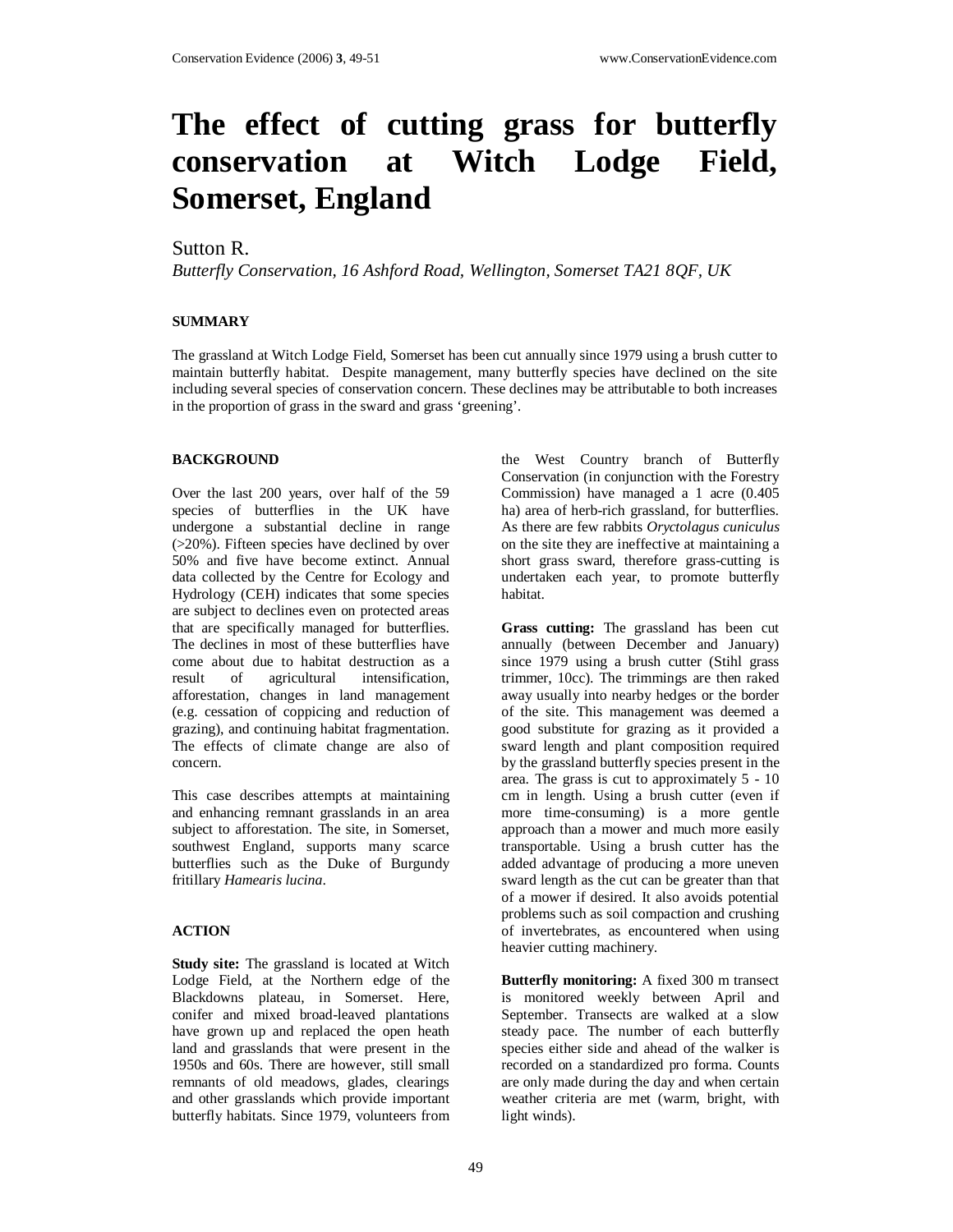# **CONSEQUENCES**

**Effect of grass cutting on vegetation composition:** Since management began in 1979, the vegetation has become more green and dense in spite of meticulous removal of enriching elements such as grass cuttings. However, the flora has maintained its diversity and some species may have benefited from the management. In 2006, over 100 early purple orchids *Orchis mascula* were observed in flower.

**Effect of grass cutting on butterfly abundance & diversity:** A total of 33 species were recorded between 1997 and 2005 and monitoring is ongoing. (See Table 1 for the maximum count of each butterfly species during transect-observations from April to

**Table 1**. Maximum counts of each butterfly species during transect observations from April to September, 1997 to 2005, Witch Lodge Field.

| <b>Species</b>              | 1997           | 1998                     | 1999             | 2000             | 2001             | 2002             | 2003             | 2004             | 2005             |
|-----------------------------|----------------|--------------------------|------------------|------------------|------------------|------------------|------------------|------------------|------------------|
|                             |                |                          |                  |                  |                  |                  |                  |                  |                  |
| Small skipper               | 20             | 11                       | 10               | 8                | 12               | 11               | 21               | $\mathfrak{2}$   | 4                |
| Large skipper               | 13             | 3                        | 9                | 9                | 5                | 5                | 14               | $\overline{4}$   | $\overline{4}$   |
| Dingy skipper               | 4              | 3                        | 4                | $\mathbf{1}$     | $\mathbf{1}$     | $\boldsymbol{0}$ | $\mathbf{0}$     | $\boldsymbol{0}$ | $\boldsymbol{0}$ |
| Grizzled skipper            | 4              | $\overline{c}$           | $\mathbf{1}$     | $\overline{0}$   | $\overline{0}$   | $\mathbf{0}$     | $\overline{0}$   | $\overline{0}$   | $\mathbf{0}$     |
| Wood white                  | $\overline{c}$ | 3                        | $\mathbf{1}$     | $\boldsymbol{0}$ | $\overline{0}$   | $\boldsymbol{0}$ | $\boldsymbol{0}$ | $\mathbf{0}$     | $\boldsymbol{0}$ |
| Clouded yellow              | $\overline{0}$ | 3                        | $\mathbf{1}$     | 10               | $\mathbf{0}$     | $\overline{2}$   | $\overline{0}$   | $\mathbf{1}$     | $\boldsymbol{0}$ |
| Brimstone                   | 4              | 5                        | $\overline{c}$   | $\tau$           | $\mathbf{1}$     | 6                | 8                | 10               | $\mathbf{2}$     |
| Large white                 | 6              | 11                       | 17               | 6                | 3                | 10               | $\overline{4}$   | $\tau$           | $\overline{4}$   |
| Small white                 | $\overline{4}$ | 3                        | 12               | 9                | $\overline{4}$   | 3                | 3                | 3                | $\overline{4}$   |
| Green-veined white          | 3              | $\mathbf{2}$             | 6                | $\overline{4}$   | 5                | 7                | 6                | 8                | $\overline{4}$   |
| Orange tip                  | 4              | $\overline{\mathcal{L}}$ | 3                | 5                | $\overline{0}$   | 3                | $\mathbf{1}$     | $\overline{c}$   | $\overline{4}$   |
| Green hairstreak            | 2              | $\overline{0}$           | $\boldsymbol{0}$ | $\overline{0}$   | $\mathbf{0}$     | $\mathbf{0}$     | $\mathbf{0}$     | $\mathbf{0}$     | $\mathfrak{2}$   |
| Purple hairstreak           | $\overline{0}$ | $\mathbf{1}$             | $\overline{0}$   | $\overline{0}$   | $\mathbf{0}$     | $\mathbf{0}$     | $\overline{0}$   | $\mathbf{0}$     | $\mathbf{0}$     |
| White-letter hairstreak     | $\overline{0}$ | $\mathbf{1}$             | $\boldsymbol{0}$ | $\mathbf{2}$     | $\mathbf{1}$     | $\mathbf{0}$     | $\mathbf{1}$     | 1                | $\boldsymbol{0}$ |
| Small copper                | $\mathbf{1}$   | $\overline{c}$           | $\mathbf{1}$     | $\overline{2}$   | $\mathbf{1}$     | 1                | $\overline{c}$   | $\Omega$         | $\mathbf{0}$     |
| Brown argus                 | 2              | $\mathbf{1}$             | $\boldsymbol{0}$ | $\mathbf{1}$     | $\boldsymbol{0}$ | $\boldsymbol{0}$ | $\mathbf{1}$     | 1                | $\mathbf{1}$     |
| Common blue                 | 15             | $\overline{c}$           | $\overline{c}$   | $\overline{2}$   | $\overline{2}$   | $\overline{2}$   | 39               | 8                | 9                |
| Holly blue                  | $\mathbf{1}$   | $\overline{c}$           | 3                | $\boldsymbol{0}$ | $\boldsymbol{0}$ | $\boldsymbol{0}$ | $\mathbf{1}$     | $\mathbf{1}$     | $\boldsymbol{0}$ |
| Duke of Burgundy            | 15             | 21                       | 18               | 11               | 3                | 5                | 9                | 3                | 3                |
| Red admiral                 | $\mathbf{1}$   | $\mathbf{1}$             | $\overline{c}$   | $\overline{4}$   | $\mathbf{2}$     | $\boldsymbol{0}$ | $\overline{4}$   | $\boldsymbol{0}$ | $\overline{4}$   |
| Painted lady                | 3              | $\mathbf{1}$             | 3                | 6                | $\overline{4}$   | 3                | 5                | $\overline{2}$   | 1                |
| Small tortoiseshell         | 54             | $\overline{c}$           | $\overline{c}$   | $\overline{4}$   | $\overline{4}$   | 5                | 16               | $\overline{2}$   | $\mathbf{1}$     |
| Peacock                     | 103            | 13                       | 5                | 40               | 31               | 45               | 33               | 15               | 27               |
| Comma                       | $\overline{0}$ | $\mathbf{1}$             | $\overline{c}$   | 8                | $\overline{4}$   | 3                | 6                | 8                | $\overline{4}$   |
| Dark green fritillary       | 1              | 0                        | $\boldsymbol{0}$ | 0                | $\mathbf{0}$     | $\boldsymbol{0}$ | $\boldsymbol{0}$ | $\boldsymbol{0}$ | $\mathbf{0}$     |
| Silver-washed fritillary    | 5              | $\overline{c}$           | 3                | $\overline{4}$   | 11               | 6                | 7                | 8                | 9                |
| Speckled wood               | 4              | $\overline{4}$           | 5                | 9                | 7                | 6                | $\overline{4}$   | 3                | 3                |
| Marbled white               | 221            | 36                       | 78               | 49               | 71               | 51               | 89               | 77               | 33               |
| Gatekeeper                  | 80             | 54                       | 21               | 52               | 31               | 32               | 66               | 114              | 116              |
| Meadow brown                | 60             | 39                       | 88               | 34               | 14               | 13               | 19               | 19               | 11               |
| Ringlet                     | 128            | 25                       | 143              | 102              | 106              | 147              | 118              | 73               | 75               |
| Small heath                 | $\mathbf{0}$   | $\mathbf{1}$             | $\boldsymbol{0}$ | $\mathbf{0}$     | $\mathbf{0}$     | $\overline{0}$   | $\mathbf{0}$     | $\mathbf{0}$     | $\mathbf{0}$     |
| Number of counts in<br>year | 25             | 18                       | 23               | 23               | 12               | 24               | 21               | 17               | 15               |